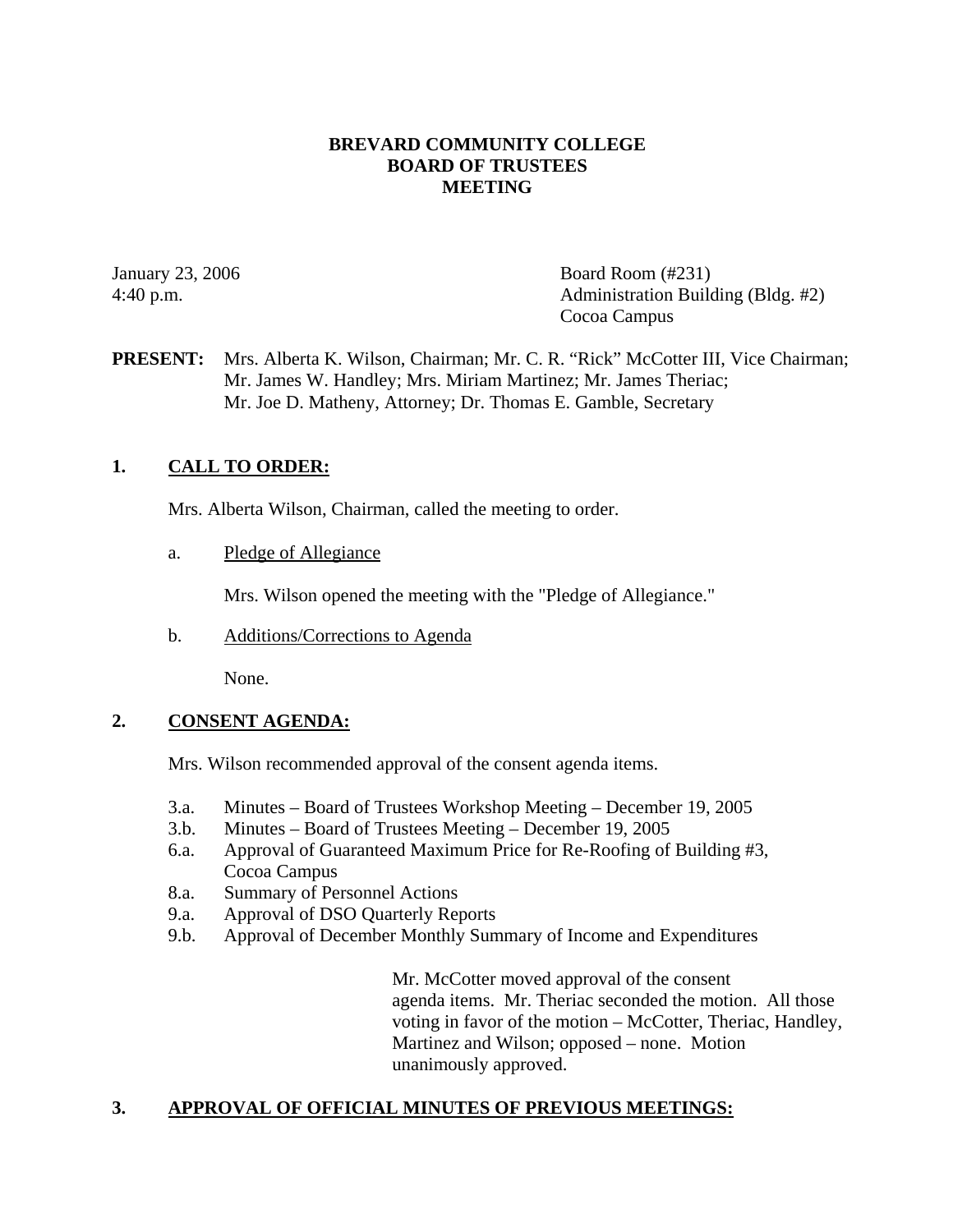# a. Minutes – Board of Trustees Workshop Meeting – December 19, 2005

Approved – consent agenda.

b. Minutes – Board of Trustees Meeting – December 19, 2005

Approved – consent agenda.

# **4. COMMUNICATIONS:**

None.

# **5. CITIZEN'S PRESENTATION:**

None.

# **6. CONSTRUCTION AND DEVELOPMENT:**

6.a. Approval of Guaranteed Maximum Price for Re-Roofing of Building #3, Cocoa Campus

Approved - consent agenda.

## **7. OLD BUSINESS:**

## 7.a Report on Pending Legal Actions – Mr. Matheny

Mr. Matheny reported that Lowe's has secured approvals to proceed with the proposed Palm Bay project in accordance with the agreements discussed in the December 19, 2005, Board meeting. A supplemental contract has been prepared; however, the exhibits have not yet been finalized and appended. Mr. Matheny further reported that the City of Palm Bay has also approved the modifications.

Mr. Matheny reported there are no updates on the Palm Bay Charter Academy transaction.

Mr. Matheny reported on the Johnson v BCC case outlined in his report and stated the case has been referred to the College Risk Management Consortium who has designated an attorney to represent the college.

Mr. Matheny further reported on an ownership dispute regarding land and a billboard located on the east side of Interstate 95, approximately one-mile south of the Malabar exchange by the Palm Bay Campus.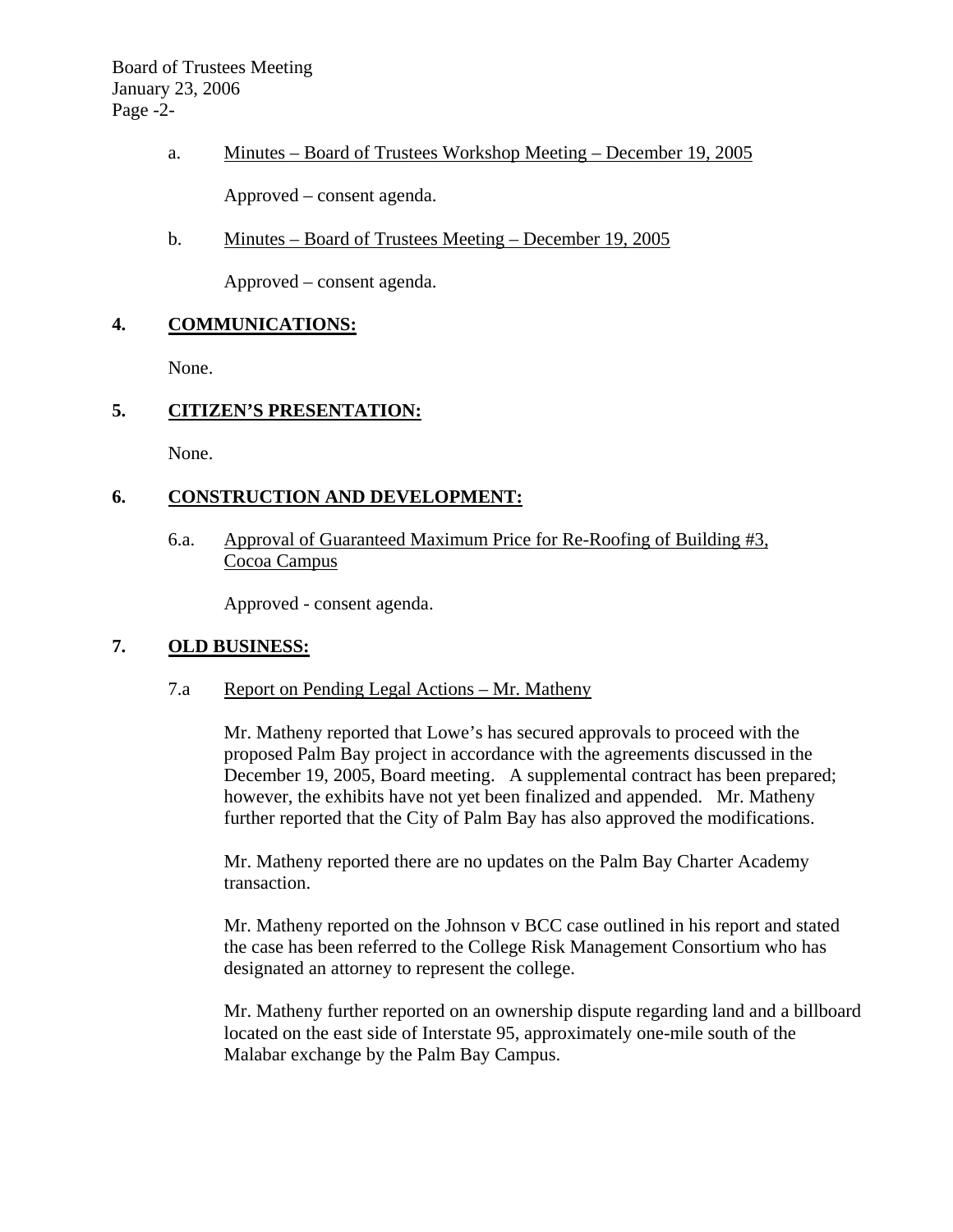Board of Trustees Meeting January 23, 2006 Page -3-

#### **8. NEW BUSINESS:**

## a. Personnel Actions

Presented to the Board for information only; with no action required.

#### b. Approval and Final Reading of Policy Changes - #400.4 and #400.8

Dr. Gamble reported that policy changes #400.4, Board Self Evaluation and #400.8, Policy Approval Process, which were presented at the December 15, 2005, are now re-presented to the Board for final approval. Dr. Gamble recommended approval of policy changes #400.4 and #400.8.

> Mr. Theriac moved approval of the policy changes #400.4 and #400.8. Mr. Handley seconded the motion.

Mrs. Martinez recommended the title of Policy #400.8 be changed to read "Policy Approval Process" for clarification.

> Mr. Theriac amended his motion to approve Policy #400.4 and #400.8 subject to a modification of the title of #400.8 to "Policy Approval Process." Mr. Handley seconded the motion. All those voting in favor of the motion –Theriac, Handley, Martinez, McCotter and Wilson; opposed – none. Motion unanimously approved.

#### c. Approval of Foundation Contribution to the Cocoa Village Playhouse

Dr. Gamble reported that the Foundation Executive Committee has recommended that the Foundation contribute \$100,000 of undesignated funds to the Cocoa Village Capital Campaign. Dr. Gamble recommended approval of the Foundation contribution to the Cocoa Village Playhouse.

> Mr. Theriac moved approval of the Foundation contribution to the Cocoa Village Playhouse. Mrs. Martinez seconded the motion. All those voting in favor of the motion – Theriac, Martinez, Handley, McCotter and Wilson; opposed – none. Motion unanimously approved.

#### d. Request for Future Board Meeting/Workshop Agenda Items

None.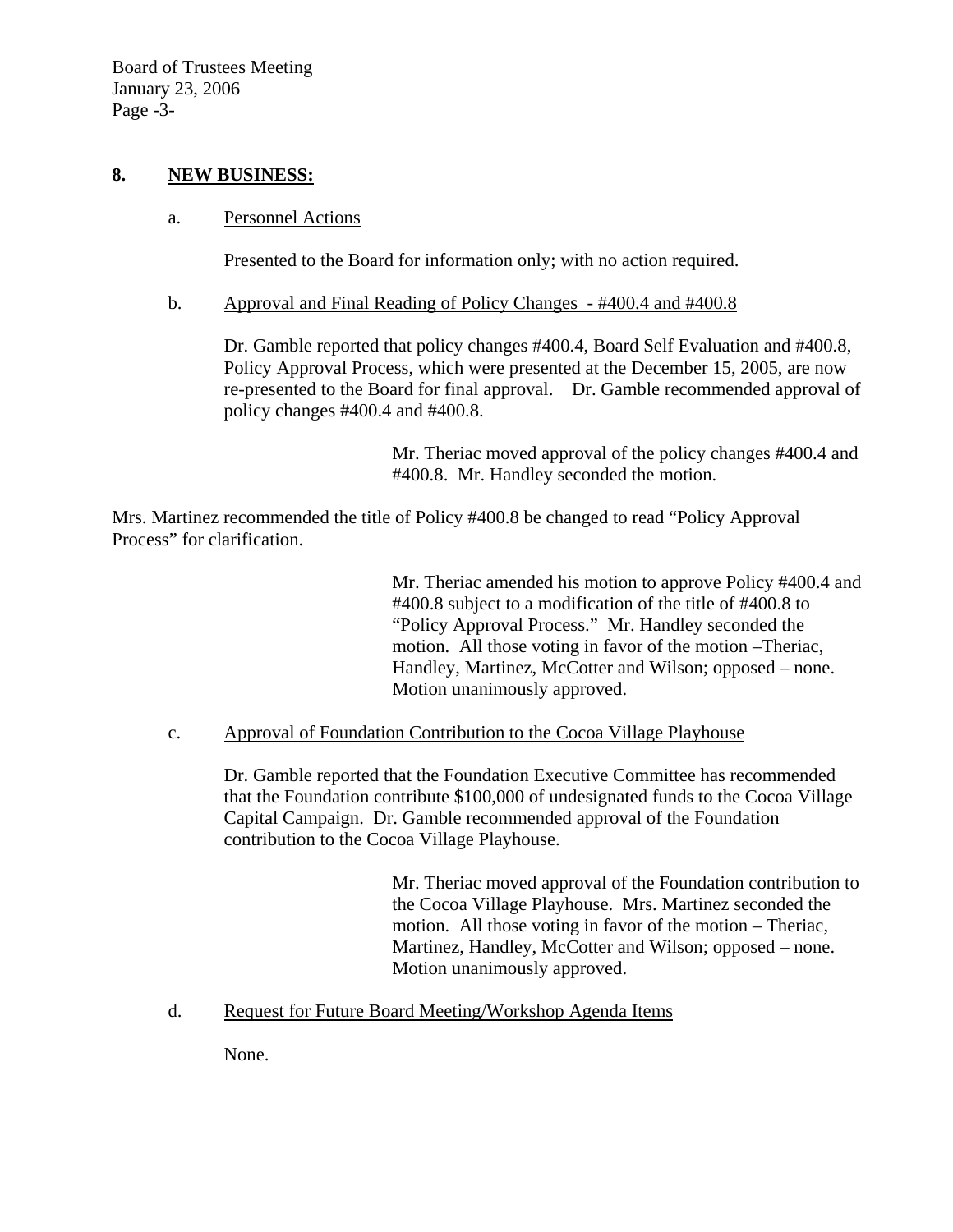Board of Trustees Meeting January 23, 2006 Page -4-

## **9. FINANCIAL ACTIONS:**

a. Approval of DSO Quarterly Reports

Approved - consent agenda.

#### b. Approval of the December Monthly Summary of Income and Expenditures

Approved - consent agenda.

## **10. REPORT OF THE PRESIDENT:**

a. Southern Association of Colleges and Schools (SACS) CD Recordings

Dr. Gamble reported a set of seven CD recordings from the recent SACS meeting presentations were provided to the Board.

b. Annual Economic Development Committee (EDC) Reports

Dr. Gamble reported the annual EDC reports were distributed containing valuable information on Brevard County economic data and statistics.

c. Citizenship Ceremony

Dr. Gamble reported the college hosted the citizenship ceremony on January 20. The Trustees expressed interest in attending future citizenship ceremonies hosted by the college.

d. Junior Achievement Recognition

Dr. Gamble reported Dr. Joe Lee Smith, College Ambassador, will be honored with the Citizens Service Award at the March 3, 2006, Junior Achievement Hall of Fame dinner. Laureate Awards will also be given to Laurilee Thompson and Michael Williams. Dr. Gamble reported it is noteworthy that recognition of diversity has not been given by Junior Achievement in the past.

#### **11. COMMITTEE REPORTS**

(1) a. Architect Selection – Mrs. Martinez

No report.

b. Alumni Association – Mrs. Wilson

No report.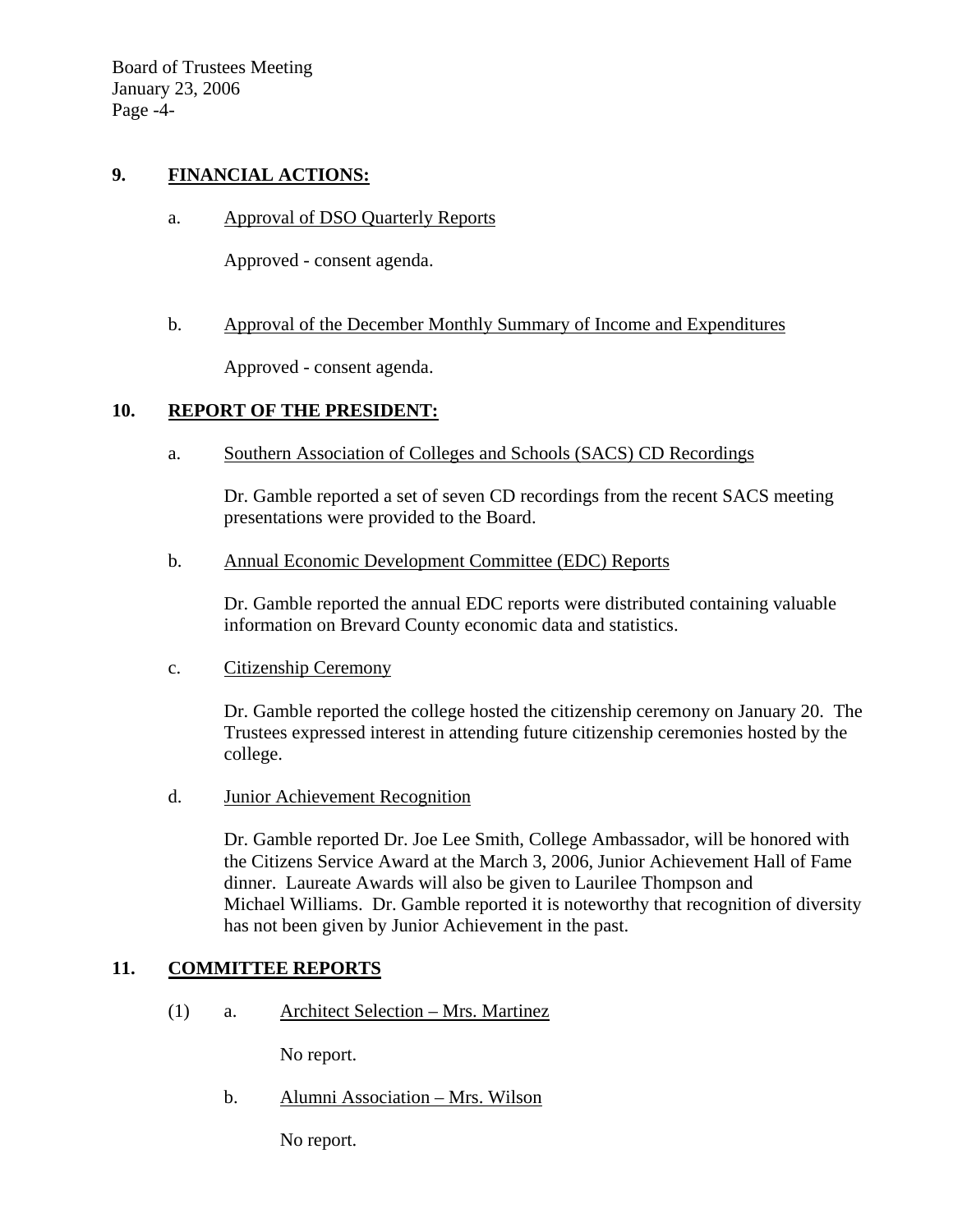#### c. BCC Foundation – Mr. Theriac

Dr. Gamble reported that it is anticipated that the new Foundation Executive Director should be in place by late April. Mr. Theriac further reported that videos of semi-finalists for the Foundation Director will be reviewed on February 20, 2006.

## d. Cocoa Village Playhouse (CVP) – Mr. McCotter

Mr. McCotter expressed appreciation of the generous Foundation donation of \$100,000. The CVP annex should be completed in approximately six months.

e. Insurance Committee – Mrs. Martinez

No report.

## f. King Center for the Performing Arts – Mr. Handley

Mr. Handley reported the revenue for the King Center continues to be ahead of projections. The shows have been well received, with many sold-out performances.

g. Planetarium – Mr. Handley

No report.

#### (2) Miscellaneous

Mrs. Martinez requested that the graphs provided in the DSO report be provided in color in the future as the black and white is difficult to read.

Mr. McCotter inquired about the time schedule for the UCF meeting in March. He requested that sufficient time be arranged in order to schedule a thorough tour of the campus. Mr. Theriac will speak to Beth Barnes to request a minimum hour tour prior to the meeting and report back to the Trustees. Dr. Gamble reported transportation available for Trustees to commute together as desired.

Mr. McCotter inquired who would be responsible for final review of the Lowe's documents and attachments prior to final approval to ensure that all negotiated items are included and accurately reflected. Dr. Gamble reported Mr. Moon will review with the assistance of the Master Plan Architects and Mr. Little prior to final approval.

Mr. McCotter complimented and thanked Terry Martin, Executive Assistant, and staff for their professional and prompt assistance.